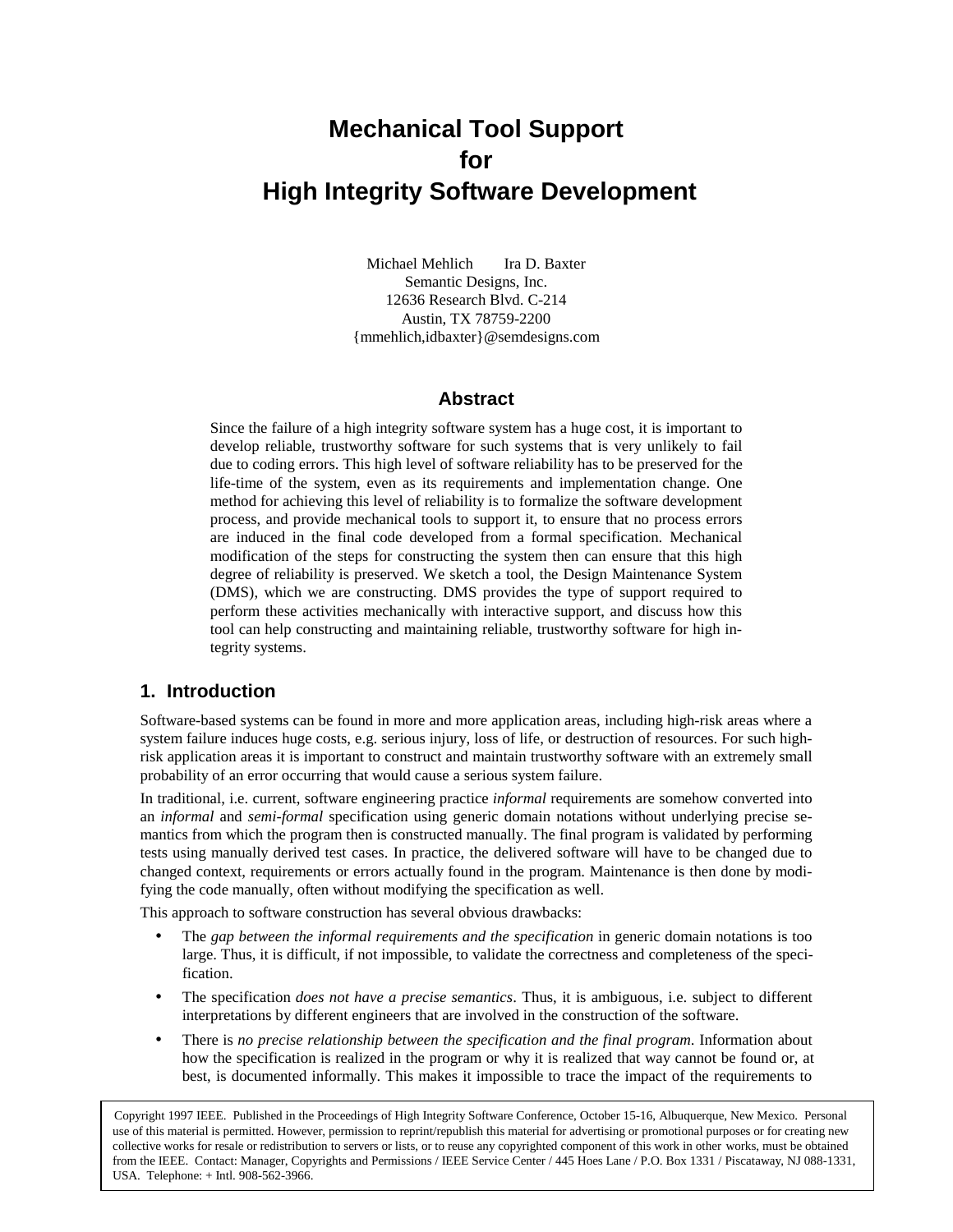the construction process and the final program, or to trace an error found in the program back to the requirements or to a design decision.

- *Testing the final program* with manually or even automatically constructed test cases *is neither exhaustive*, *nor can it be used to prove the program is error free*. Testing can only show the presence of errors.
- *Maintaining the software* by *modifying the code* is difficult and often *introduces new errors* into the program. Failure to reflect changed requirements in the specification also leads to an increasing gap between the original specification and what the code really does.

The difficulties with the conventional software method make the reliability of its products highly suspect, especially if the software in question has a long lifetime and is subject to the usual pressure for many changes over time. Thus, conventional methods seem like a poor approach for constructing and maintaining reliable software systems for high-risk areas.

The fundamental basis for overcoming the deficiencies of the conventional method is to have a specification of the requirements using domain notations that are specific for the problem area, thus reducing the gap between the informal requirements and the specification. Giving the domain notations a precise underlying semantics ensures that there is no ambiguity in interpreting the, now *formal*, specification. Analysis and simulation tools based on such formal domain semantics then can support the validation of the specification using terms understandable to the specifiers.

Such a formal specification of the requirements then would theoretically allow proof of the correctness of the program with respect to the specification. However, in general the specification as well as the final program code are large and there are many hidden design decisions made during the manual construction of the program. Such hidden design decisions have to be recovered from the code and encoded in the proof. This is as hard, if not harder, than designing the program in the first place. Program scale thus makes it essentially impractical to carry out these proofs in an economical fashion. To alleviate the recovery problem, we have to reduce the gap between the formal specification and the program. This can be done by introducing intermediate specifications that contain smaller, easy to detect design decisions. Ideally, these design decisions are so small that their respective proofs are trivial.

A transformational approach to software construction essentially provides us with such small design decisions in form of transformations (cf. [Nei84, Par90]). If the transformations have been proven to be (functionality) correctness-preserving in advance, then the program, constructed by applying the transformations successively, then is *correct by construction* with respect to functionality. The transformations then represent decisions on how to implement function. Satisfaction of the non-functional part of a full specification (see [Bax90]) is a consequence of "performance side-effects" of the chosen transformations. To achieve desired performance effects, one must have and use explicit performance criteria to select transformations (cf. [McC87]). The selection of (a set of) transformations to achieve a performance effect represents a decision on how to achieve performance. The applied transformations together with their rationale for application exactly describe the relationship between the specification and the program.

The transformations and their rationale can be captured in a *transformational design* (see [Bax90]). Such a design record allows tracing requirements from the specification to the code, and tracing back from code fragments to the specification and/or the transformations (and their rationale) that are responsible for deriving that piece of code. The transformational design can also be used to guide re-implementation of the software when the requirements change, by reusing recorded design decisions that are still valid rather than develop the new implementation from scratch.

Capture of a transformational design enables the whole software construction and maintenance process from the specification to the program to be supported by a semi-automatic system. Construction and modification can be performed incrementally to adapt the software system to changed requirements (cf. [Bax90]). This *avoids process errors*.

Effective use of such a semi-automatic system requires considerable infrastructure in the form of predefined domains, each capturing knowledge about some problem domain or some implementation technology domain (database, graphical user interface, file systems, communications, etc.). Each domain consists of notations, concepts, and transformations relevant to that domain as well as maps to lower-level domains. To acquire this domain knowledge is expensive.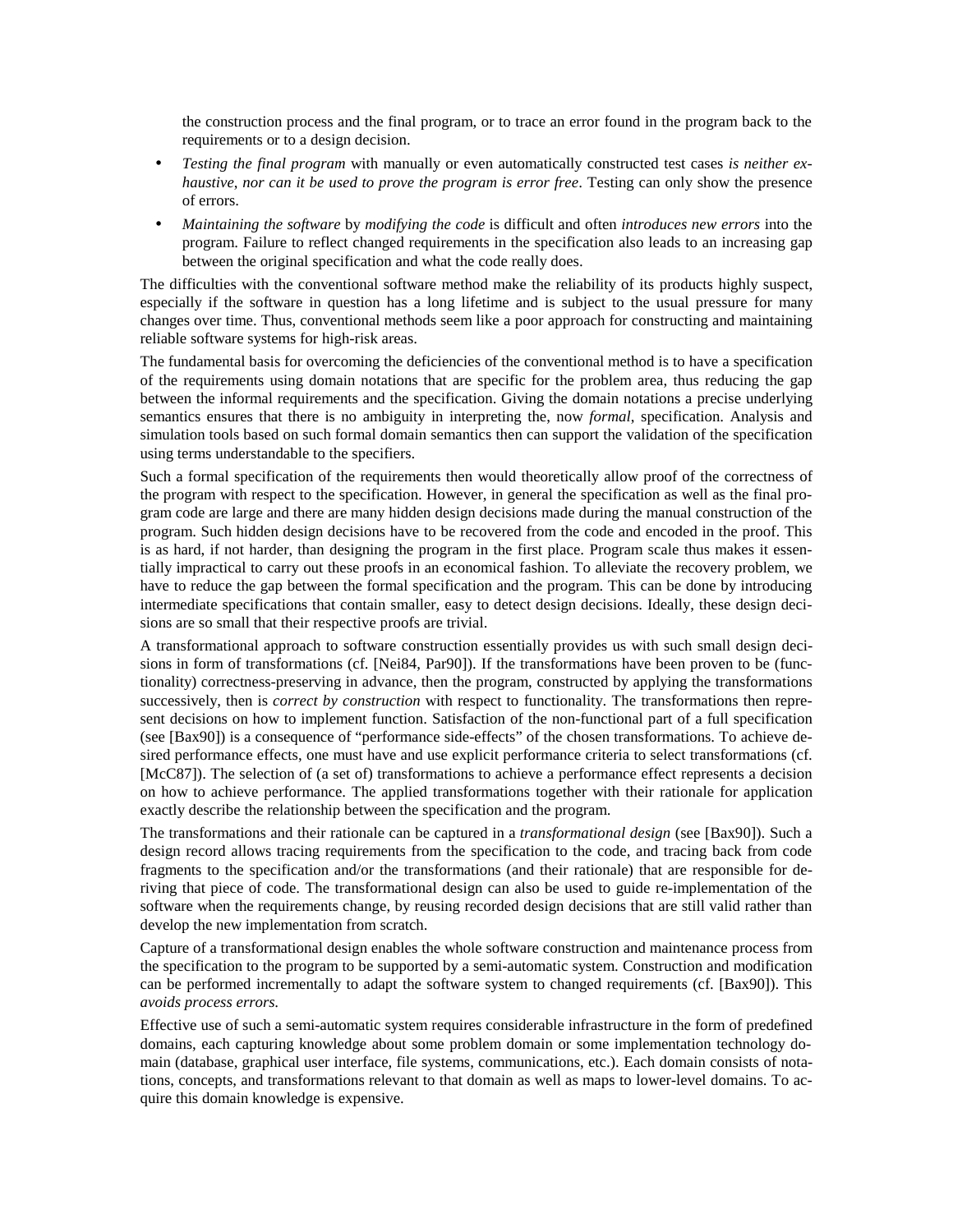Unfortunately, even for high-risk applications there is only a limited budget available for constructing the (software) system. Therefore, as there is a strong relationship between the reliability of a system and its cost, a high cost of knowledge acquisition means a low reliability of the system developed within this

budget limit (cf. Figure 1). It is unfortunate that reducing knowledge acquisition also leads to either poorly performing or unreliable systems.

Successful risk reduction consequently requires reduction in the cost of domain knowledge acquisition used by tools. This can be achieved by amortizing the cost of knowledge acquisition over many different applications systems and by having a highly agile tool for supporting the development of domains.



Figure 1. Reliability vs. KA cost

In the sequel we give an overview of DMS, a mechanical

tool that supports the incremental construction and maintenance of large application systems as well as domains. We then discuss how such a tool could help developing trustworthy software for high integrity systems in high-risk areas.

## **2. The Design Maintenance System (DMS) — An Overview**

DMS (cf. [Bax95]) is fundamentally a transformational synthesis system, i.e. a semi-interactive system for deriving code from specifications by repeatedly applying transformations. The transformation knowledge is

organized around knowledge clusters called "domains". DMS captures a transformational design, and aids in the revision of an application (see Figure 2) using the captured design as a guide (see [Bax90], [Bax92]).

Using this system, software could be constructed by first developing a "functional" specification of the software together with performance specifications that describe the non-functional requirements



(e.g. time complexity of algorithms to achieve and/or the implementation language to use). The program code then is derived by successively applying transformations that are semi-automatically selected from a repertoire of domains to approach and finally realize the performance specifications while satisfying the functional specification. The performance specifications serve as the justification for the implementation decisions made, i.e. the transformations applied.

A major practical problem is that during the life-time of a software system its requirements are constantly changing (see [Boe81, Gui83]), often even while the software is still under construction. DMS is intended specifically to address this issue. Repeatedly performing an in general huge derivation is expensive both computationally and in terms of interactive steps (which no one wants to revisit, especially if their outcome does not change). It is desirable to reuse as much of an existing derivation as possible.

Thus, DMS records the transformations applied, their point of application, and the rationale for applying them (i.e. the performance requirements that are approached). Additionally, DMS builds on a theory of transformational maintenance to revise the captured transformational design according to formal changes made in the functional specification as well as in the performance specifications. This allows DMS to reuse and revise major parts of a derivation for the changed system specification often without a need to revisit all the decisions. In particular, this approach avoids the need to ask the software engineer to revisit unaffected interactive decisions. A sample of this process applied to a data processing program can be found in [BP97].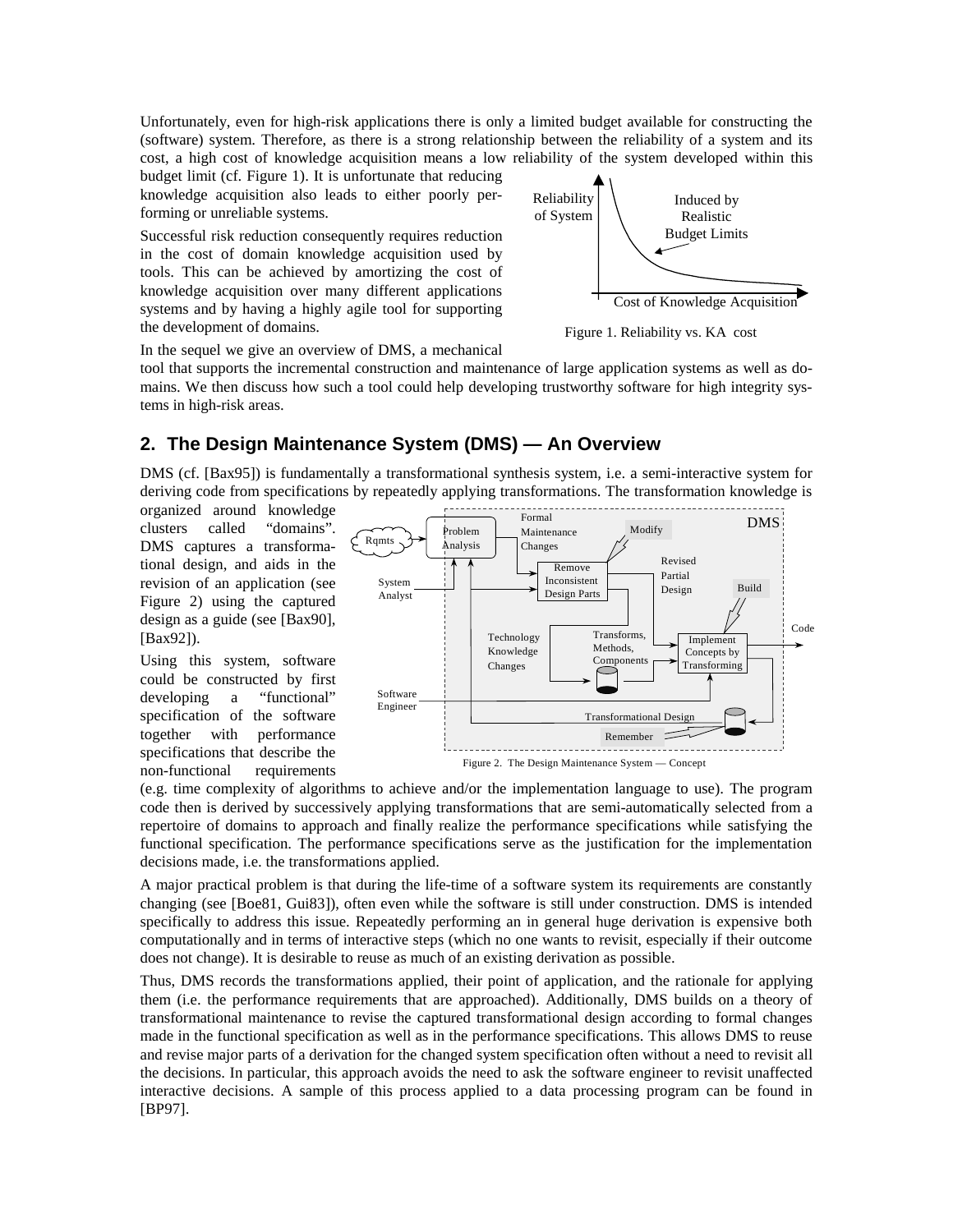# **2.1 Domains**

A significant number of different notations, transformations, methods, and software components are needed to construct and maintain large systems. The SINAPSE system (see [Kan91]) for the generating mathematical modeling codes had several thousand chunks of synthesis knowledge, used for a narrow domain and producing relatively small (5K source lines of code) programs. It is not practical to manage such complex information as an amorphous collection. In DMS this knowledge is organized into a network of domains (cf. [Nei84]).

Each domain consists of at least the following parts:

- A *specification (or program) syntax* that allows DMS to read (i.e. transform the syntax into an internal form), process (the internal form), and display (i.e. transform the internal form back to the syntax) documents written in the domain specific notation.
- *Parameters*, which are uncommitted details of a domain having properties dictated by the domain, in the same spirit as parameters in algebraic specifications. (For a parallelism domain, the parameters may represent arbitrary side-effecting actions).
- An (optional) *machine-interpretable semantics* describing the meaning of documents written in that notation. Such a semantic description provides the basis for domain independent analysis capabilities such as symbolic simulation and deriving specification properties. Semantics are also a necessary precondition for being able to support mechanical proof the correctness of the transformations within the domain as well as between domains although this is not required to use DMS.
- Domain specific *transformations* that can be classified as
	- *Optimizations* that can be used to simplify or elaborate a specification within the domain,
	- *Refinements* that describe how to transform concepts of the domain to concepts of other domains at a lower level of abstraction, and
	- *Jittering transformations* that modify the specification in order to make transformations of the other two classes applicable.
- *Methods* that comprise rules to apply certain (sets of) transformations. Such methods tell DMS how to select groups of transformations to synthesize codes by providing a semi-procedural plan to approach, achieve, or preserve performance properties. Often methods are non-deterministic plans that use refining transformations to map a configuration of concepts (i.e. a set of related concepts together with their relations) in one domain into another configuration in a domain at a lower level of abstraction.
- Reusable, explicitly defined *software components*, each component consisting of a set of methods that can be applied to the same (or a similar) abstract concept. Such components are more reusable than conventional code-based components as they tailor themselves to the context in which they are used. This is especially useful for component compositions which occur naturally when an abstraction is refined into other lower level abstractions, each of which has its own components that may be applied to obtain even lower level abstractions. The explicit definition of such components allows domain engineers to compile their knowledge into the domain definition, which in turn allows application engineers, who usually have less knowledge about the domain, to take advantage of this knowledge.
- *Analyzers* that measure "interesting" properties of a specification (or program). Such analyzers could e.g. compute performance values of the specification or, even more important, information that is needed in preconditions of transformations.
- *Procedures* that provide efficient implementations for complex methods or software components (which may but need not be included explicitly as methods and software components, respectively) or provide additional functionality (e.g. test case generation).

A specification written in one domain can be repeatedly refined into specification(s) in other domains to achieve an implementation, under the guidance of domain methods and interaction with the software engineer. (We call this forward engineering.)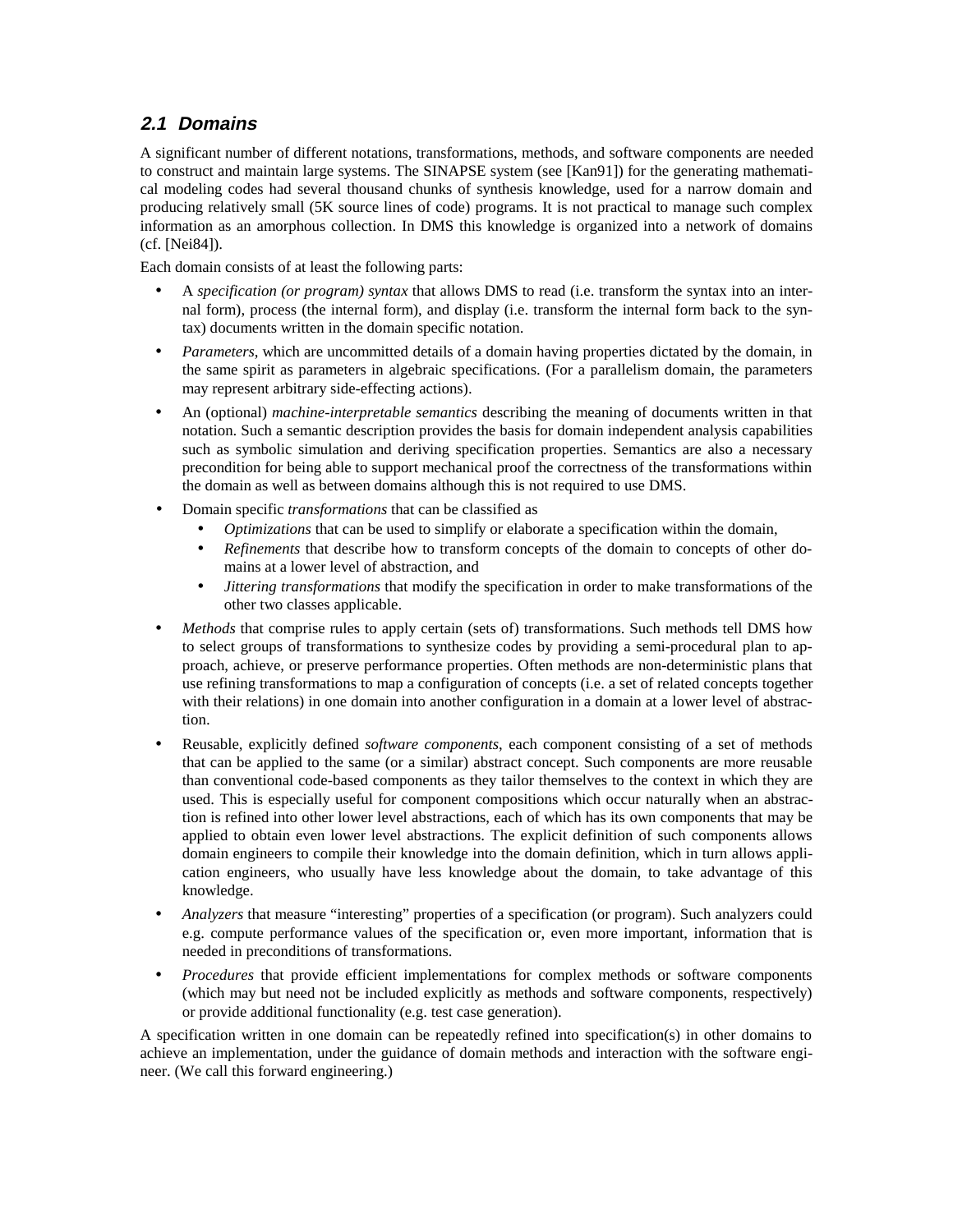#### **2.2 Domain Networks**

The domains are related by virtue of specifications from abstract domains being refinable to specifications (or programs) in domains of lower level of abstractions. This implicitly establishes a *domain interconnec-*

*tion network* (an example of which can be found in Figure 3) with specific application domains at the most abstract level, generic application domains, computer science domains, and execution model domains at intermediate levels of decreasing abstraction, and target execution languages at the lowest level(s) of abstraction. DMS provides a collection of reusable domains for the lower levels of abstraction (gray area) as the cost of acquiring these can be amortized across many applications. This allows domain engineers to concentrate on defining the value-adding generic and specific application domains that are defined and implemented in terms of other more implementation-oriented domains.

This domain network provides all the knowledge needed for constructing



Figure 3. A Domain Interconnection Network

software mechanically. It provides application domain specific notations to describe the functional and performance specifications, software components, methods, and transformations to derive lower level (functional and performance) descriptions from higher-level descriptions, and analyzers to validate and simulate descriptions on different levels of abstractions.

The domain knowledge in the network can be heavily (re)used in the construction process of many different software systems, and can consequently be well tested. Most of the errors that originally might have been compiled in the domain knowledge are eliminated over time. This contributes to higher reliability of newly constructed systems (re)using these domains, as well as to systems already constructed with the possibly erroneous domain knowledge via maintaining them.

#### **2.3 Design Capture, Reuse and Incremental Modification**

As already mentioned briefly DMS records the automatically chosen as well as the interactively enforced steps, i.e. software components, methods, and transformations that have been applied successfully during the software construction process together with the rationale that led to applying them. DMS also records how an overall possibly complex performance specification is broken into smaller and simpler subspecifications over in general smaller regions of a functional specification. This recorded information forms the *design history* of the software system. We consider this design history as *the product* of the software construction process whereas the resulting code is "only" a byproduct. The design history provides a complete explanation of the code byproduct.

Capturing the design history is important for explanation, traceability and to save effort during later software maintenance. Both the software engineer and DMS work hard to discover which software components, methods, and transformations to apply, to determine exactly where to apply them, and to achieve the performance requirements. Redeveloping even only a small fraction of an application is expensive.

Many, especially small, modifications to the software specification (*and*, presumably less-frequently, to the domain definitions) that have been used during the construction process usually have only a small impact on the code. It is therefore worthwhile to incrementally modify, i.e. revise, the design rather than to reconstruct the code from scratch again. DMS provides this capability.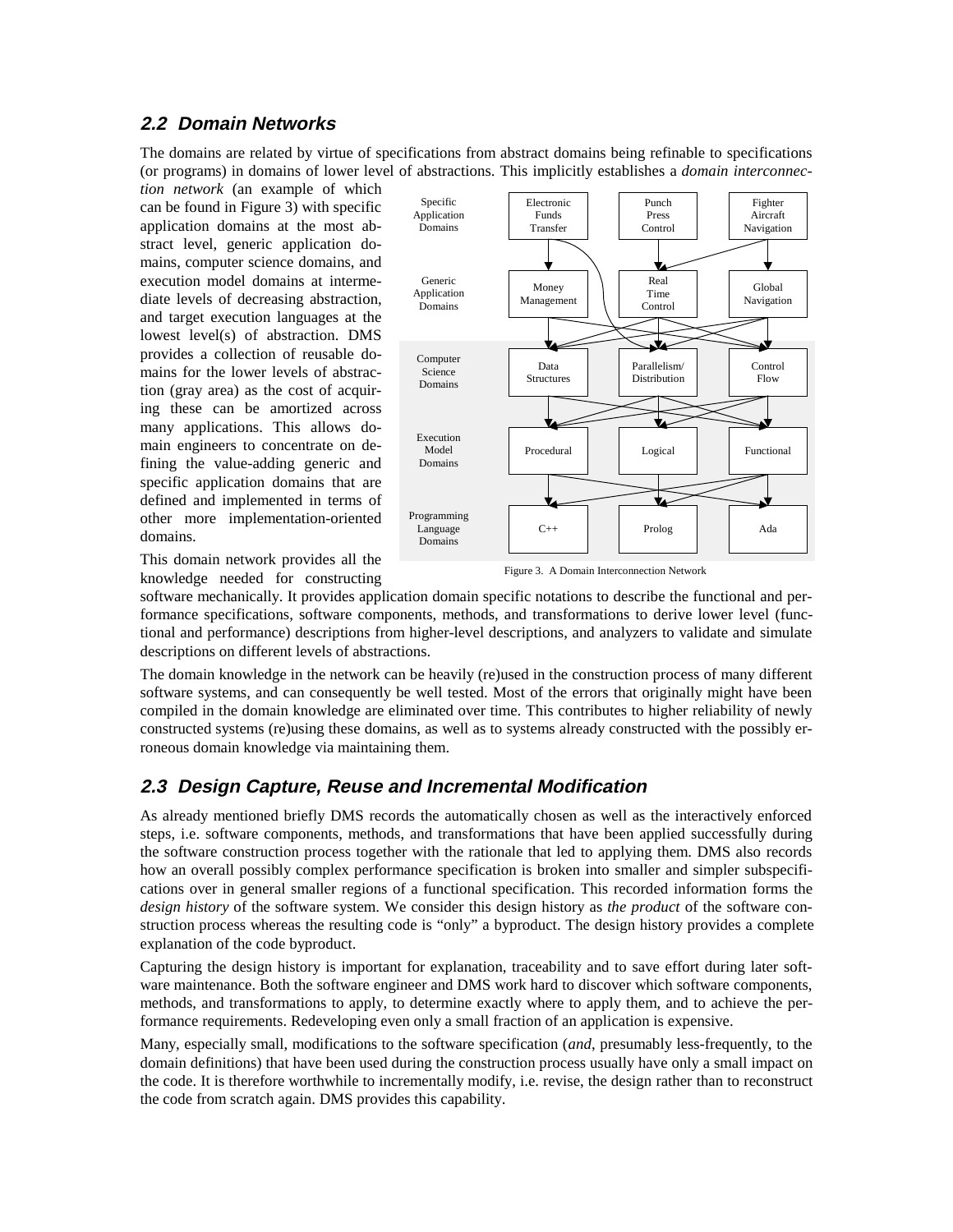The DMS revision mechanism for the design history can take advantage of the ability of transformations to commute application order in the design history (cf. [Bax90]), and the flexibility of methods and especially software components to adapt to changes in the concepts and/or their performance requirements. In essence DMS tries to preserve as much of the design history (including the interactively chosen steps) as possible and reorders, replaces, or removes transformation steps that are no longer applicable.

The result of the revision process is a partial design history for the modified software specification. By switching over to a transformational software construction process this design history can be completed to produce a new implementation. DMS may be able to use the steps removed from the design history to guide the construction process by proposing analogous transformations. In the course of repairing a partial history, DMS uses the same tested domains it uses for pure forward engineering.

The newly completed design history has the desired modified code as an outcome, and can be revised again by the same process for future modifications.

## **2.4 Reverse Engineering to Maintain Legacy Systems**

Ideally, all software would be constructed and maintained within a system like DMS. However, there exist many legacy systems for which one often has only the system code with some informal, inaccurate documentation. Legacy systems are by definition successful, and since successful systems suffer a continual demand for enhancement; they have to be maintained. Thus, DMS makes a concession to reality and provides support for reverse engineering legacy systems recover the lost design, or at least a plausible design.

To obtain such a possible design history DMS interactively runs its engine backwards by applying the transformations, methods, and software components in reverse direction (see [BM97]). DMS tries to recognize more concrete realizations of concepts and to abstract them to their respective concepts on a more abstract level of description. The software engineer participates as guide, arbiter among proposed abstractions, and on-line domain engineer to provide missing domain abstractions and/or implementation knowledge. The recognized steps are recorded as leading from the abstract concept to the concrete realization. They can be revised to maintain the system specification obtained by the reverse engineering effort.

It is not necessary to recover the entire design to maintain an existing system. One only needs to recover those parts that will be affected by the changes to be made. It is further sufficient to raise the level of abstraction only as far as needed for the software engineer to perform the changes reliably.

# **2.5 Scale**

Many software systems consist of hundreds of thousands of lines, some even of millions of lines of code. For DMS to be useful, it has to scale correspondingly in several aspects:

- the size of the application system
- the number of engineers constructing, respectively maintaining the system
- domain knowledge acquisition

DMS faces these scale issues by several means:

- Incrementality in the modification process.
- DMS is implemented in PARLANSE, a parallel processing language. PARLANSE provides efficient support for forking and synchronization of small-grain parallelism as well as sophisticated software engineering support such as modules, abstract types, and robust exception handling. This provides computational power to support the expensive symbolic processing involved.
- Design histories are not treated as linear histories of transformations steps between specifications but rather as non-linear networks of dependencies between effects of transformations. Thus, major fractions of the design history need not be revisited for small changes of the software specification.
- DMS is a client-server system allowing the software engineers to work on their workstations whereas the design history database is held on a server. An individual engineer implicitly locks those parts of the design history he may be changing. For large systems these are small portions allowing multiple engineers to work with small interference.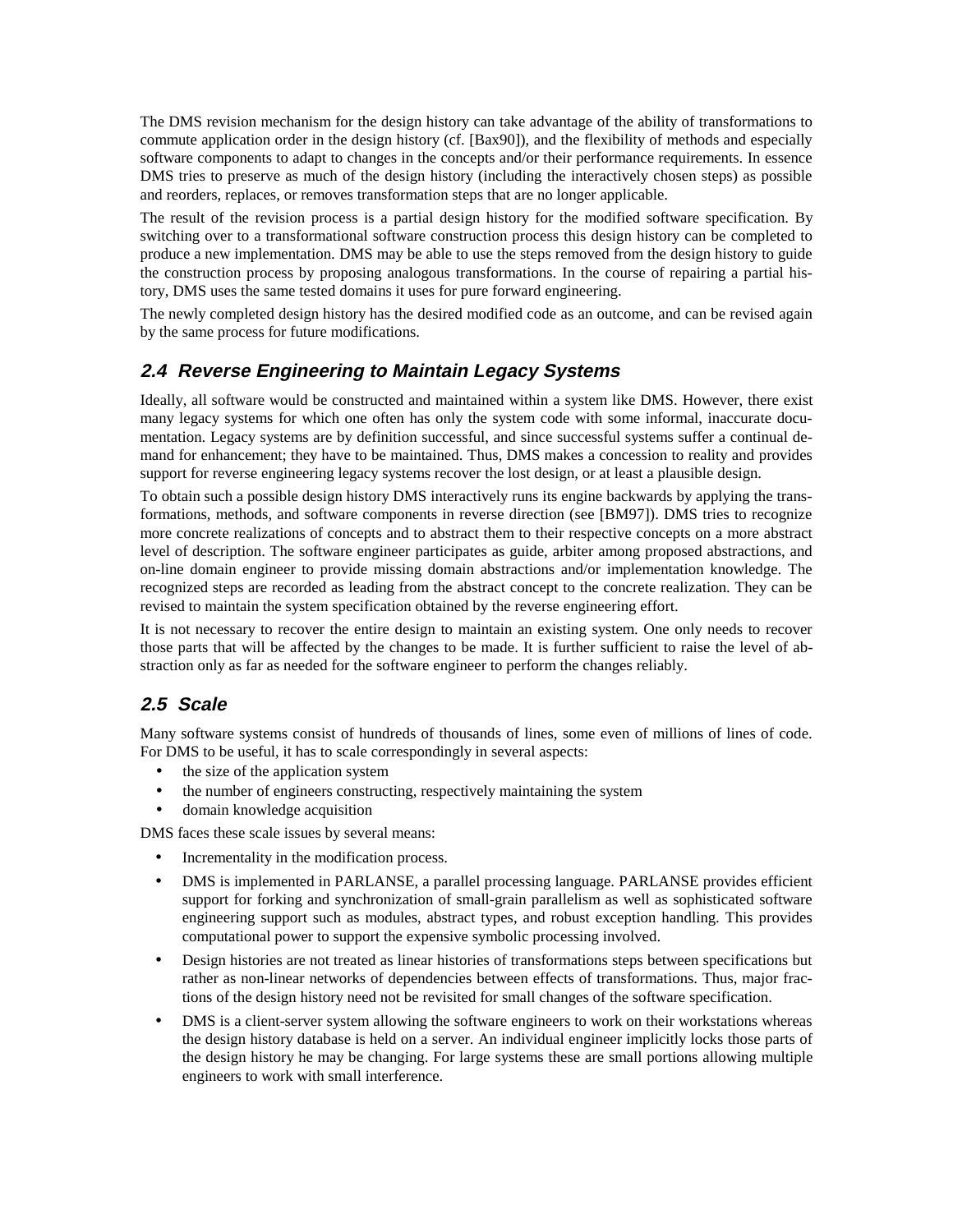- Large application systems are coded using many different languages. DMS supports this by its agility in handling domains.
- Domains are themselves definable and testable within DMS. This aids knowledge acquisition and validation.

### **3. DMS–Support for High Integrity Software Development**

In previous sections we provided a short overview of a sophisticated mechanical tool for the construction and maintenance of software. Such a tool can support the development of trustworthy software for high integrity systems by several means:

- *Specification in domain terms*, enabling access by non-technical domain experts, reducing encoding errors and easing specification inspection.
- *Use of domain semantics and analyzers*, enabling specifiers to validate behavior or properties at various stages of implementation, and enabling off-line verification of critical components.
- *Modularization and (re)use of layers of domain (implementation) knowledge*, simplifying development and amortizing the knowledge acquisition cost required to capture or develop reliable components.
- *Traceability from specifications to code*, enabling fault analysis and reliable software modification.

We discuss each of these topics in more detail.

### **3.1 Specification in Domain Terms Reduces Modeling Errors**

DMS allows the use of arbitrary domains with their specific notations for specifying a software system. Choosing a *domain notation* that is close to the actual need, i.e. *close to the "natural" model that has to be specified*, reduces the number of errors that are made during analyzing and describing the requirements and

increases the chance to find possible specification errors early. Consider e.g. the (nearly) self-explanatory specification of a production cell (with a three stage conveyor belt) given in Figure 4 (ignore the gray patch for now). It should be easy to imagine the actual physical production cell. This specification is intended to describe (a system of) con-



troller(s) that ensures that the production cell eventually and continuously produces the desired stream of output parts provided it gets an acceptable stream of input. The specification is considered consistent, if and only if there exists such a controller.

## **3.2 Domain-level Semantics/Analysis Enables Early Problem Detection**

For such abstract domains it is possible to associate a *machine-interpretable semantics* for its notation. DMS supports describing the domain semantics in several different ways to accommodate the needs for the specific domain:

- Transformational semantics ("equivalence" transformation into another "lower level" domain having a machine-interpretable semantics)
- Denotational or algebraic semantics,
- Operational semantics

Having a domain specific simulator, or a machine-interpretable semantics for the domain with a generic symbolic simulator, enables *simulation* of the specification. Using such a simulator, a software engineer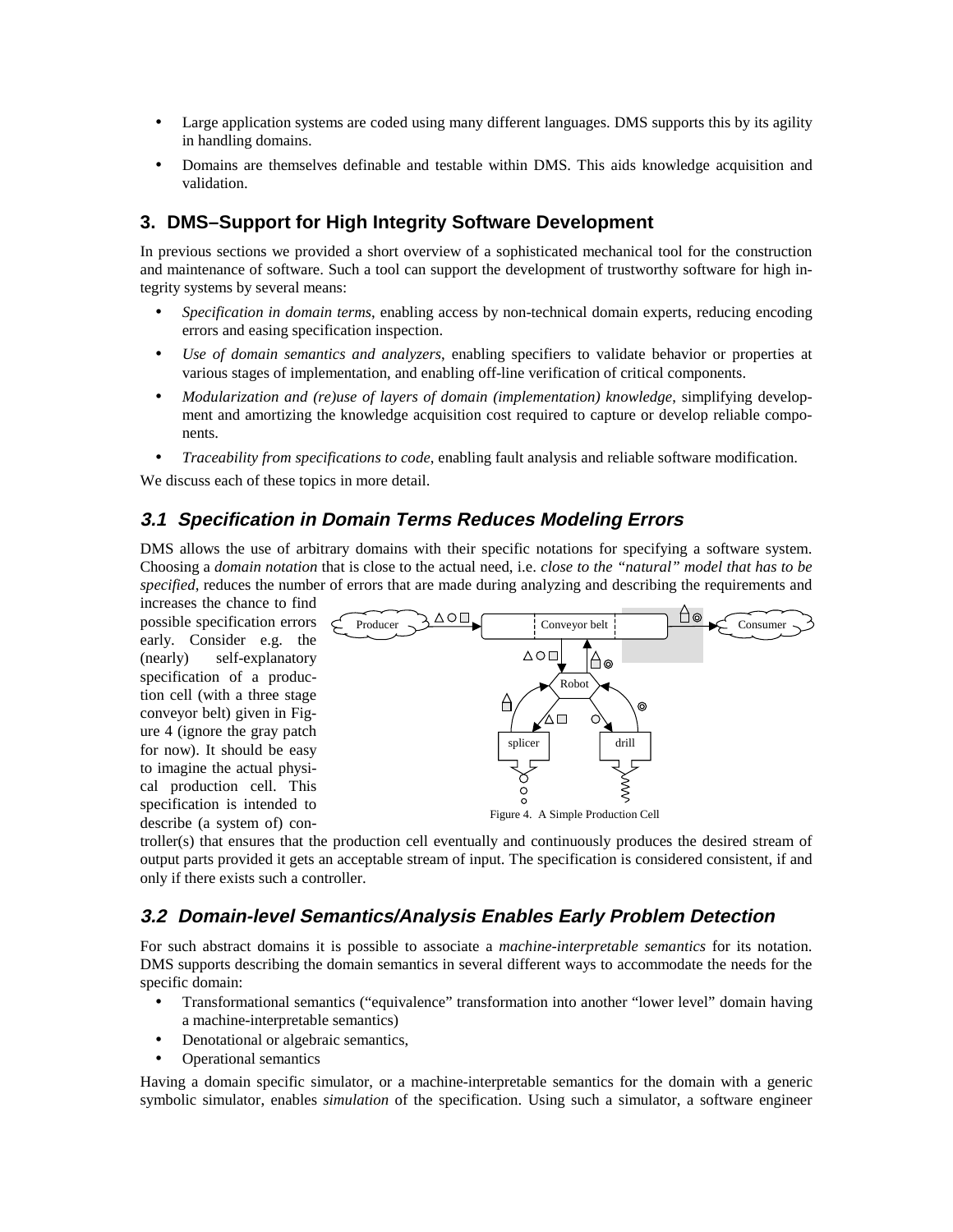and/or domain specialist can observe and validate the specification's behavior by symbolically "running" the specification. In our example the domain semantics could be described by using denotational semantics. A simulation then likely would show that the production cell may not be able to continue its work, e.g. if the producer provides three squares one after another.

Providing other domain specific analyzers, or applying a generic analyzer again using a machineinterpretable semantics for the domain enables the *analysis* of certain properties of a specification with the goal of validating it. As an example, a liveness check could determine whether each component of the production cell eventually and continuously gets input parts necessary to perform its work and whether it continuously produces an output part. This again is only possible under certain conditions the producer has to satisfy.

Both *simulation and analysis help validating the specification*, and thus aid the detection of potential errors early in the software development process, which reduces the overall cost for the software construction.

#### **3.3 Domain Layers Simplify Implementation and Increase Robustness**

DMS refines specifications through intermediate domains ultimately into implementation domains. The domain interconnection network *modularizes the (DMS transformational) development problem*. The smaller differences between different levels of descriptions for the system makes the whole *process* easier to mechanize and *easier to perform*.

Each of these domains come with a possible semantics and/or simulator procedures/analyzers. This enables analysis of partially-implemented specifications. Thus, potential errors in the specification and/or development steps chosen may detected earlier rather than later.

A suitable intermediate domain for our example of a production cell would be a domain of colored Petri nets (cf. [HD95]) which is parameterized by the colors for the states and transition conditions. With such a domain and suitable domains for the colors the three stage conveyor belt could be realized by the Petri net

as depicted in Figure 5 (where p, q, and r denote the state of the respective conveyor stage). The controller triggers the belt to move forward only if the first two sections of the belt are ready, and certain conditions are satisfied that ensure the overall system continues in a safe and live state, i.e. that no part falls off the conveyor belt and that the whole system can continue permanently (provided the conveyor belt is fed appropriately by the producer).

The final implementation of the controller may have to be written in C. For the conveyor belt this code



Figure 5. A Petri Net for the Conveyor Belt

may look as depicted in Figure 6, in which the Petri net has been implemented as a polling device, and the safety and liveness conditions have been folded into the code. Analysis (e.g. for safety) even on this low level implementation may detect errors that are difficult to detect by testing alone.

The refinement steps from more abstract domains to more concrete lower level domains are done by applying transformations, methods, and software components to the system description mechanically. This ensures that there are *no process errors* during construction of the code. The code is *correct the first time* and there is *no error reinjection* caused by making design decisions.

For our abstract production cell domain we would expect to see transformations and methods that refine the abstract components (e.g. N-stage conveyer belt and robot together) with their relationships into a colored Petri net. The refined components have a controller triggering the functionality of the components under circumstances derivable by an analyzer or given interactively by the software engineer. The triggering condition itself may be described using yet another domain of predicate logic using statements over the states of the colored Petri net. This domain is the concrete binding for the transition coloring parameter used to instantiate the colored Petri net for this example.

Using such existing domain implementation knowledge that describe how to realize the abstract concepts effectively and efficiently in terms of lower level concepts, we get *more reliable, and often more effective algorithms for the initial implementation*. Thus, there is *less need for rework*.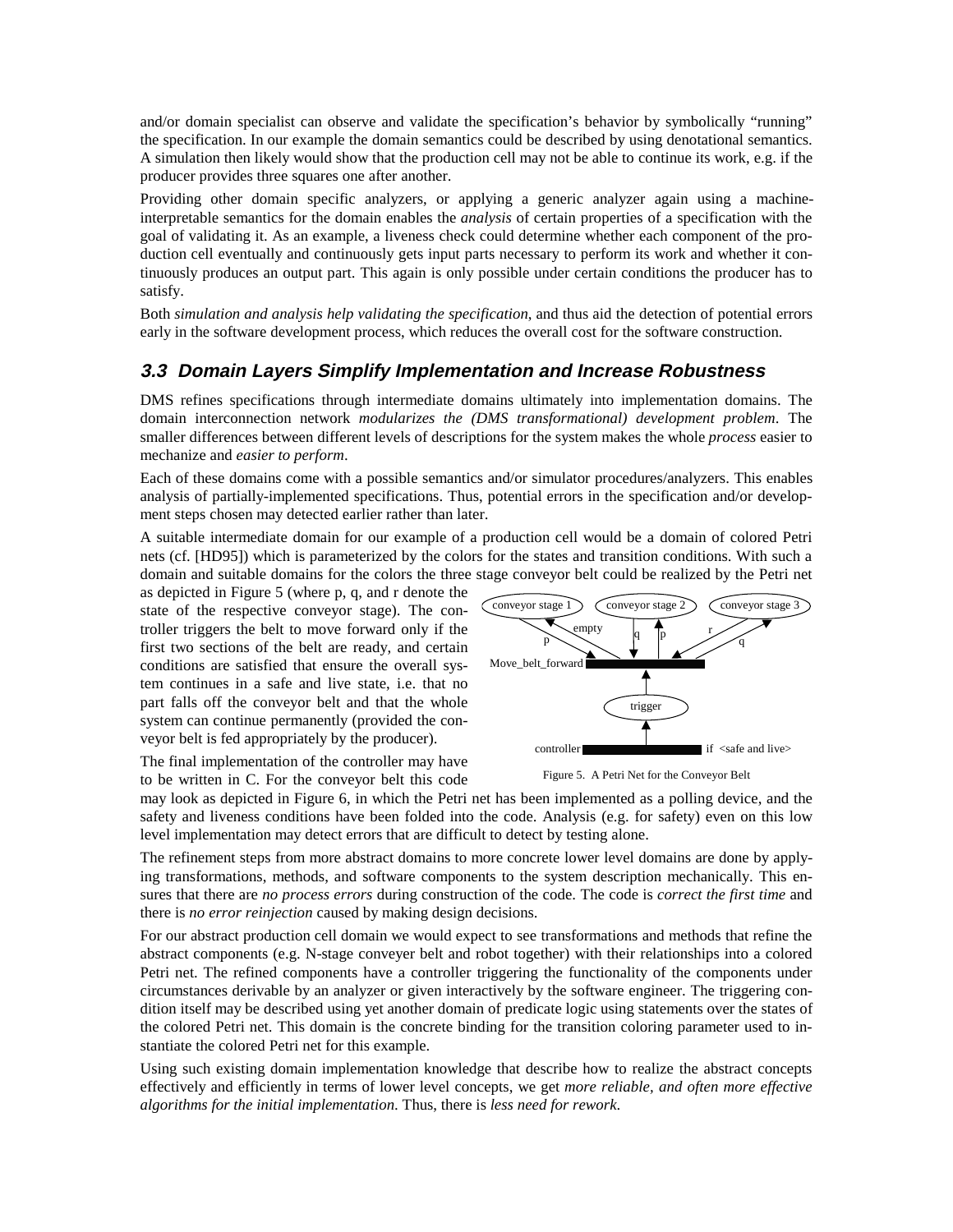The description of the semantics of the source and target domains that participate in a transformation (or method or software component) makes it *possible to verify transformations* (see [Win94]) within a domain (used to optimize the system description) as well as between domains (used to implement high level concepts by lower level concepts). The machineinterpretability of the semantics in DMS is the enabling condition to build tool support for actually performing the proofs. If all transformations applied to construct a software system are proven to be correct the resulting code obviously is correct by construction.

Even if no attempt is made to prove correctness of transformations, *test cases may be derived from the system specification and the transformations applied* to test the final code with critical values.

```
void conveyor_belt_controller()
   { for (;;)
{ // wait for a new state of the conveyor belt, that is for addition or removal of a part
          wait_for_conveyor_belt_state_change();
// move conveyor belt if possible
if (conveyor_belt_empty())
            continue; // moving conveyor belt would not change state
          else if (conveyor_belt_last_position_empty()) // faulty inverted condition
continue; // there is a part at the end of the conveyor belt; moving is unsafe
          else if (conveyor_belt_middle_position_not_empty())
{ if ( (== conveyor_belt_middle_position_part() square)
 !! (== conveyor_belt_middle_position_part() triangle)
                  !! (== conveyor_belt_middle_position_part() disk) )
                continue; // moving violates liveness as a part at the end of the belt cannot leave belt
         {\rm if}if (== conveyor_belt_first_position_part() square)
            { if ((splicer_has_square())
{ if (!(splicer_has_triangle()) && !(conveyor_belt_second_position_part() triangle))
                     error_conveyor_belt_fed_incorrectly(); // liveness condition violated
                   else
continue; // moving would violate liveness condition
              else<br>{ if (win_race_condition()) // try to win race condition to move conveyor belt
                      { move_conveyor_belt_forward(); // we won race condition
allow_race(); // allow next race
                   }
else
                    continue; // someone won race, which results in modifying the conveyor belt state
                }
     }
 else if (== conveyor_belt_first_position_part() triangle) ...
         else if (== conveyor_belt_first_position_part() disk)
            { if (drill_has_disk() !! drill_has_torus())
                 continue; // moving would violate liveness condition
              else
{ if (win_race_condition()) // try to win race condition to move conveyor belt
                     \{ move_conveyor_belt_forward(); // we won race condition allow_race(); // allow next race
                                                           allow_race(); // allow next race
                   }
else
                    continue; // someone won race, which results in modifying the conveyor belt state
          }
else
                   error_conveyor_belt_fed_incorrectly(); // wrong part
       } //end for
                                  Figure 6. A Control Program for the Conveyor Belt in C
```
## **3.4 Traceability Aids Fault Analysis and Inevitable Software Maintenance**

Regardless whether the transformations have been proven to be correct, it is important to *trace defective knowledge* whenever an error is detected in some level of description of the system. Candidates for such defective knowledge are:

- the specification of the requirements of the system,
- erroneous transformations, methods, and software components, and

}

• the semantics of the domains involved in the development (resulting in validity proofs of wrong transformations, methods, and software components and/or wrong analysis results that may have provided preconditions for applied transformations, methods, and software components)

DMS allows traceability between any of the specification fragments, implementation fragments (at any level of abstraction derived from the specification fragments), and the transformations, methods, and software components used in the derivation process. This supports finding defective knowledge involved in an implementation fragment, and/or determining incorrect implementation fragments related to errors found in a specification.

In our production cell example suppose there is an error in the parts interchanged between the conveyor belt and the consumer. Implementation code to ensure the correctness of this interchange can be found in the conveyor belt controller and the consumer controller as well as some controller(s) of the other subsystems. The tracing capability of DMS allows the location of all these places in the C code, each of which is a candidate cause of the problem. In Figures 4 and 6, we have highlighted in grey the requirement for synchronization and its implementation with an incorrectly negated condition.

In any realistic application context, customer demands will change and engineering errors will be made both during the development and the life of the product. Changes to the requirements for the software system, and well as defective implementation knowledge cause the necessity to modify, i.e. *maintain*, the system. For high integrity systems it is unacceptable to modify the code directly as this would compromise the quality of the software. Instead one should modify the defective knowledge or specification and then redesign to ensure the final modified code being trustworthy.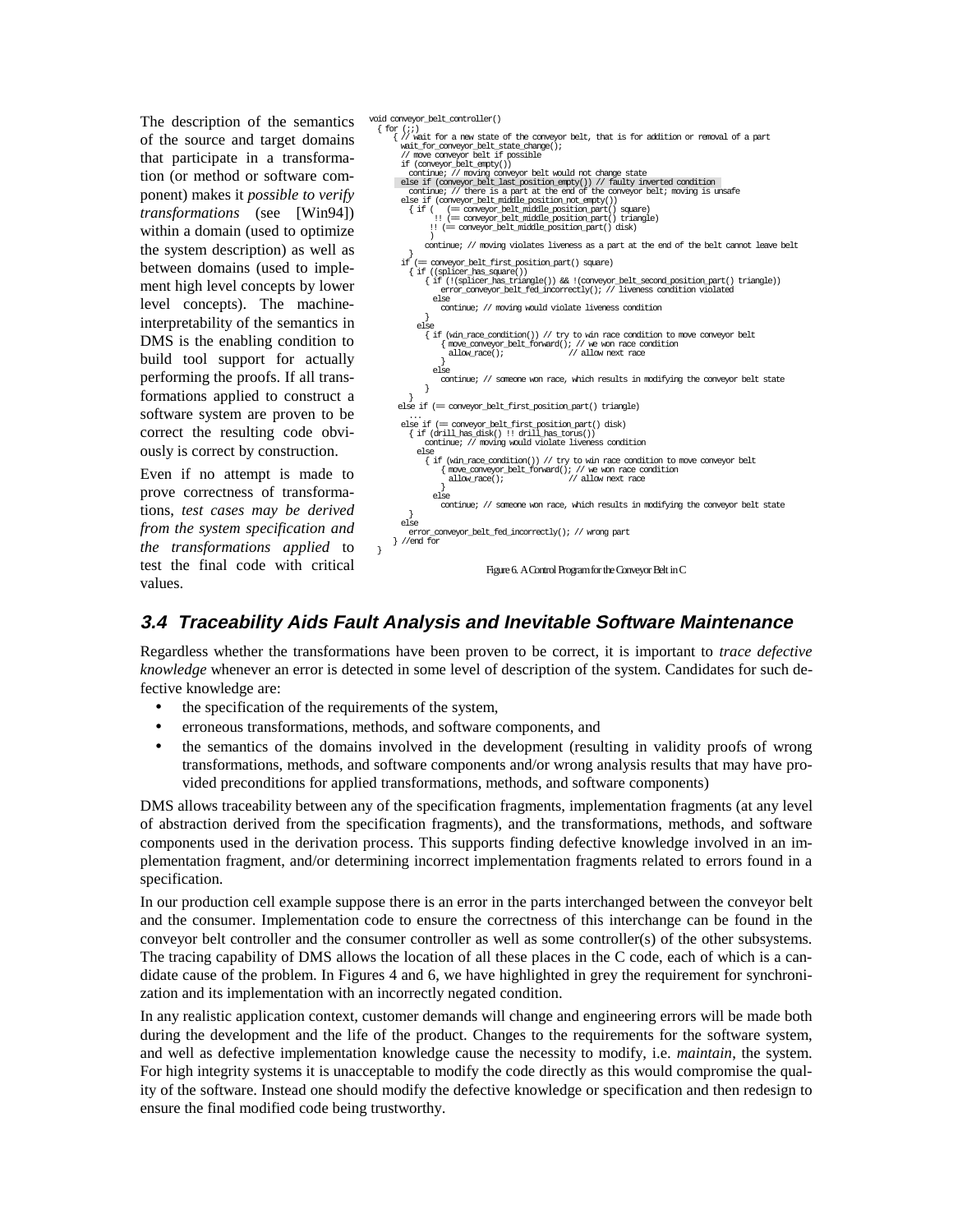DMS supports maintaining software by recording its original design history and using the traceability to determine the impact of a change, preserving as much of the original design as possible. This reduces not only the overall amount of resources needed to construct the modified system code but also makes it more likely that the outcome of the maintenance process is correct. The *quality* of the code is *not compromised by the need to maintain* it.

Considering that the major effort in software engineering is spent during *maintenance* such a design revision *is* a *key capability* for each practical model of software engineering. For high-integrity software, this is especially important, as successful software must inevitably evolve. Since DMS, in repairing a design, continues to use tested domain knowledge, the error re-injection rate caused by conventional software maintenance methods can be largely avoided.

This is done within a framework of domain knowledge that is (re)used in the construction and maintenance of many different systems. This increases the reliability of the domain knowledge, and thus of the software developed using it, by virtue of the fact that the knowledge is validated by using it in many different places successfully. Each error in domain knowledge detected by even only one of the systems failing results in increasing the reliability of all systems using that domain knowledge by maintaining these systems and replacing the defective knowledge with corrected information. *Reusing the domain knowledge* in the construction and maintenance of different systems *increases the reliability* of each of the systems in virtue of the fact that the knowledge is validated by using it in many places.

# **3.5 Reverse Engineering and High Integrity Systems**

Existing "legacy" HIS systems constructed by more conventional methods still require maintenance. DMS can be applied to such a system for maintenance purposes by first reverse-engineering to obtain a plausible design. Reverse engineering using well-tested domains can help *validate the correctness of the legacy system*, locating errors, and can *also help validate domain knowledge* used in follow-on applications.

It is not necessary to reverse engineer back to a fully abstract problem specification, or to reverse-engineer the entire application at once. For legacy applications, raising the abstraction level only a little may provide considerable insight into the system, as one might obtain by reverse-engineering our sample C program back to colored Petri nets. Further, a long-lived application provides a long time window in which the reverse engineering activity can take place. The only requirement for a software modification is that the relevant part of the design be reverse-engineered.

# **3.6 Summary of Impact of DMS on HIS**

DMS supports the development of high integrity software in many ways. DMS uses problem specific domains for the specification of system requirements. Moreover, layered domains ease the construction process of the system by reducing the size of steps. Simulation and analysis of specifications, i.e. system descriptions, on many levels of abstraction reduce specification errors. Validated domain knowledge in the form of transformations, methods, and software components that are (re)used for many systems increases their reliability. Explicit domain semantics allow proof of the correctness for domain knowledge. Mechanical application of domain knowledge avoids process errors. Traceability of defective knowledge promotes quick identification and recovery. Test case extraction from specifications enables comprehensive mechanical testing. Maintenance of systems is a value adding activity without compromising quality. DMS is grounded in the practical software engineering realm by supporting reverse engineering to maintain existing systems as well as to validate domain knowledge. DMS scales to handle practical sized applications and interactions between multiple engineers. We consequently believe that systems like DMS would be effective support for HIS lifecycles.

#### **4. Status of DMS**

As of late 1997, the DMS tool suite is rather more architecture than reality. A team of 8 engineers are presently working full-time on the system. The parallel processing language, PARLANSE (the implementation domain for DMS), is running robustly on SMP Windows/NT systems, and is being used to develop components of DMS. The initial transformational core is nearing operation, including an SMP-capable hypergraph foundation, supporting a sophisticated rewrite engine based on associative-commutative completion rou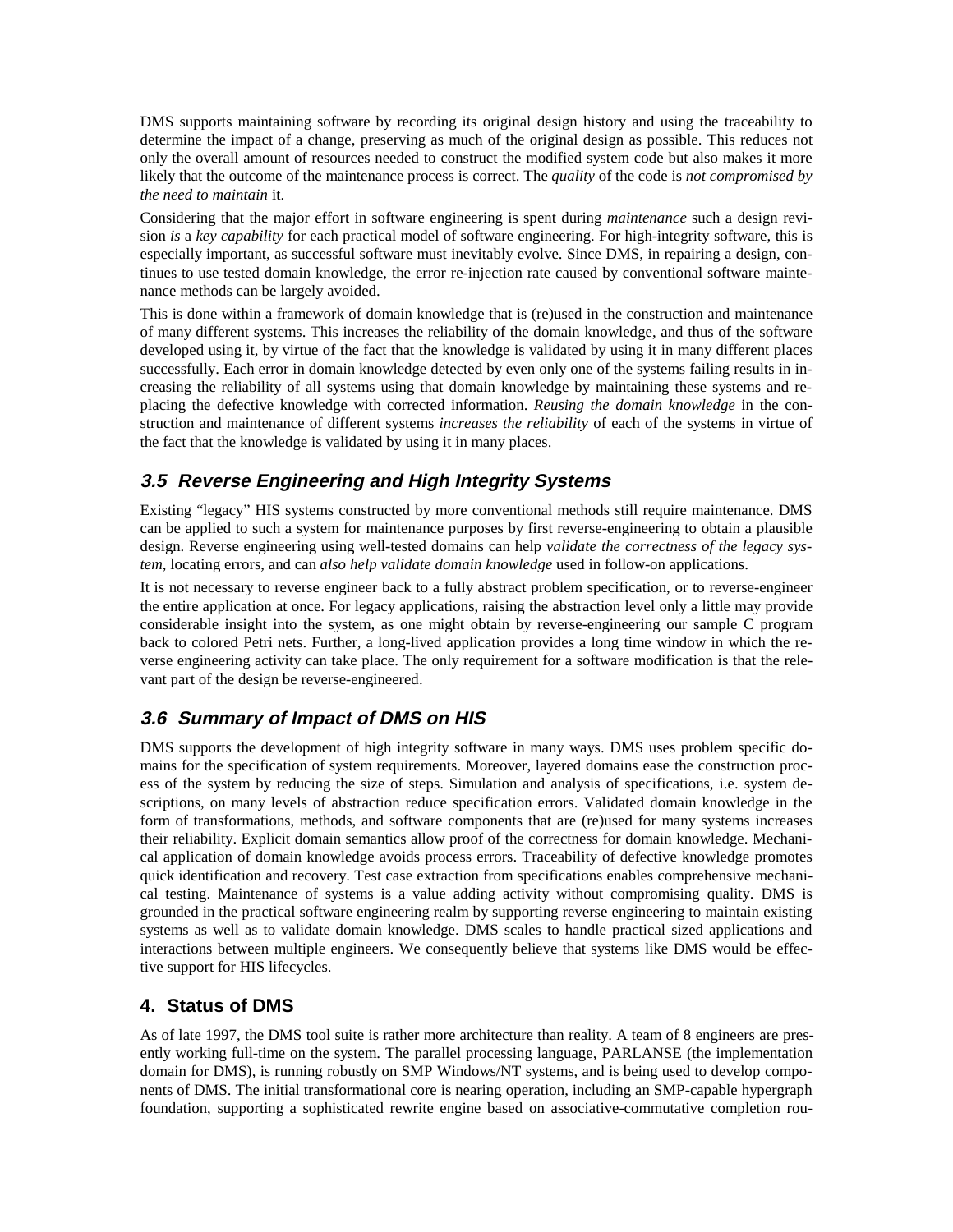tines. The rewrite engine is intended for use on rewrites extracted from algebraic specifications, which in turn enables symbolic analysis and simulation using domain denotational semantics. An initial target domain of full ANSI C<sup>++</sup> is under construction.

We hope to have a domain-definition domain operative by 1998, along with an incremental editor driven by the domain syntax. Other domains will be defined in 1998, and the key capability, traceability, will be implemented, providing the basis for the modification capabilities outlined here. A base of domains is required to support reverse engineering capabilities, and we expect these to grow over time.

# **5. Related Work**

#### **Formal Methods**

In [PW95] an evolutionary process model for manual program development is presented, where the correctness of all development steps is checked by suitable verification tools. The model centers around a development graph which contains the specifications, programs, and proofs together with relations between them. Due to the huge proof obligations for large application systems this approach is not practical for developing reliable software. It also does not allow mechanical support for system modifications.

Different methods have been applied to a case study for constructing a control system for a reactive system, a production cell (see [LL95] for a description of 18 of currently 35 approaches) many (if not all) of which can benefit from the DMS tool support for software construction.

Another approach for developing reactive control systems, the Abstraction-Synthesis-Transformation methodology, is described in [Win96]. The central idea of this approach is to describe the real world as directly as possible, abstract away unnecessary details, synthesize a possible controller from the abstracted description, and finally optimize the synthesized code by applying optimizing transformations. Such an approach would be well supported by the DMS technology.

#### **Maintenance Tools**

In [Wil83] transformational metaprograms, not code, are proposed to be the major software product. Implementation decisions can be replayed in the exact order they were made on a previous specification. This is naïve replay and fails when some specification change invalidates an implementation decision.

The *Programmer's Apprentice* (see [Wat88, RW90]) constructs code from an abstraction by applying and completing interactively chosen clichés to it. Code modification is done by abstracting the code into a higher level specification, allowing arbitrary changes, and then reimplementing. The transformational derivation and its justification are not recorded; they are lost.

The *Maintainer's Assistant* (see [WCM89, WB95]) uses input/output behavior preserving, possibly abstracting transformations applied to a wide spectrum language to maintain the software. Apparently the system does not support non-behavior-preserving modifications of the software. It appears to be used only for porting and translation rather than explanation and modification.

Kestrel has built a replay system that attempts to match implementation decisions with changed circumstances by using a heuristic approach (see [Gol90]). However, this may result in reapplying an old decision under inappropriate circumstances, which in turn may cause cascading spurious effects. This means that the resulting implementation may not have the expected desired properties. Thus, these properties have to be reverified manually.

# **6. Concluding Remarks**

We have argued, unsurprisingly, that the construction of high integrity software (HIS) requires formal methods. More importantly, we argue that realistic deployment scenarios for HIS requires formal support for *modification*. We described a developing software engineering environment, the Design Maintenance System (DMS), that supports domain-based incremental, transformational construction and maintenance of large application systems. We discussed the qualitative effects of using DMS for HIS, and conclude that DMS has many of the necessary properties for formally maintaining High Integrity Software.

This work has been supported by the National Institute of Standards and Technology (NIST), Advanced Technology Program (ATP) under the Component-Based Software program.